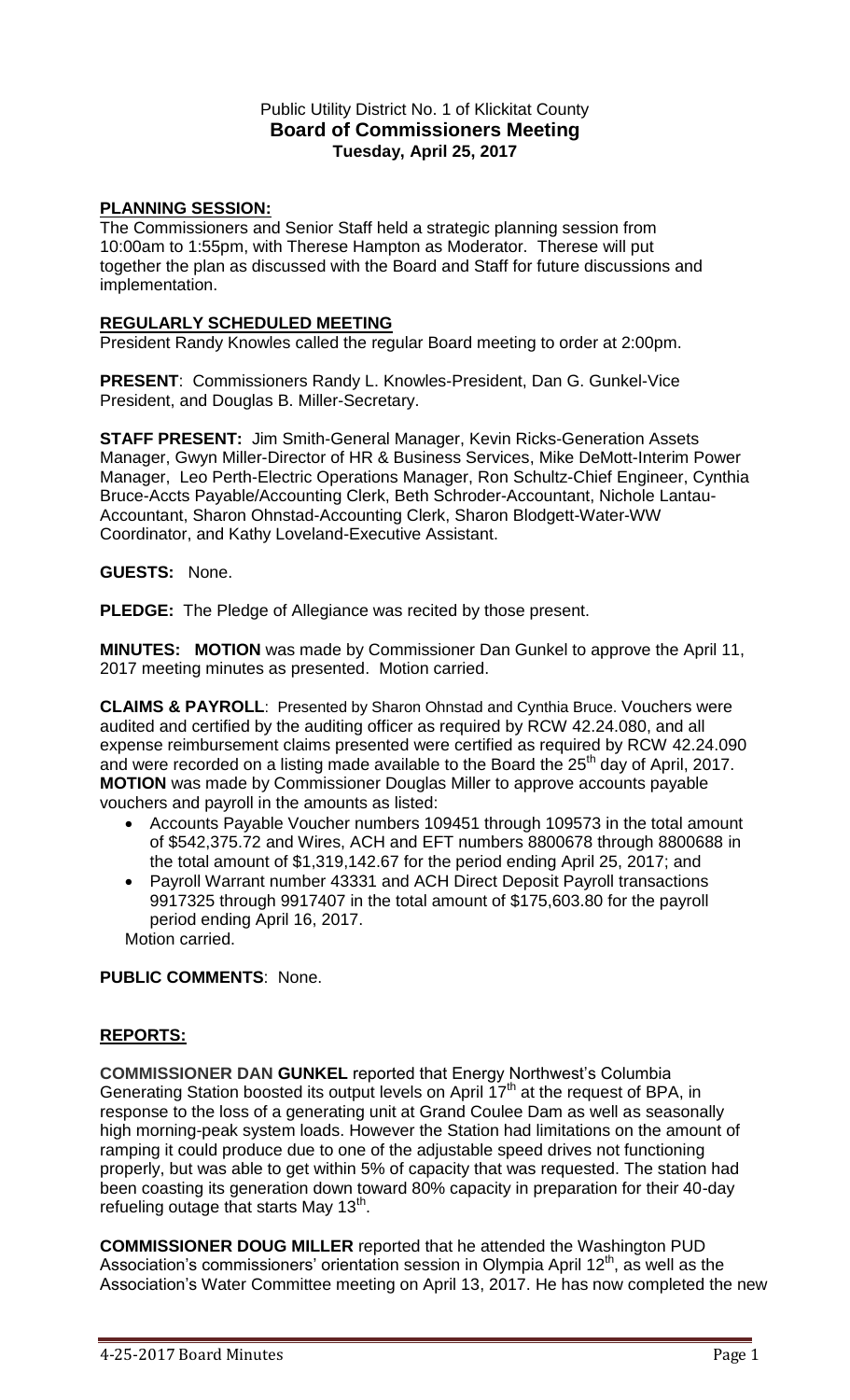commissioners' orientation sessions. Commissioner Miller also brought to staff's attention an email from John Kounts announcing a scholarship opportunity through the Washington Association of Sewer & Water Districts, noting that the scholarship was for any WA resident pursuing an associates, bachelor's or graduate degree in the water or waste water service fields. The application deadline is June 1, 2017.

**COMMISSIONER RANDY KNOWLES** reported that he attended the Washington PUD Association meetings April 12-14, 2017 in Olympia, WA at which a representative from the Bonneville Power Administration was in attendance, who talked about potential rate increases. The Washington Commissioner of Public Lands, Hilary Franz, was also a guest speaker at the meetings. She spoke about the use of State lands and economic development. She appears to have a very broad view of her mandate as Lands Commissioner.

#### **GENERAL MANAGER –** The complete report can be found at:

[htp://www.klickitatpud.com/topicalMenu/commissioners/GM\\_Reports.aspx](http://www.klickitatpud.com/topicalMenu/commissioners/GM_Reports.aspx)

In addition to the written report, Mr. Smith presented the following information:

- Wishram Well Well drilling will be starting shortly and the tentative completion date is July 1, 2017. Staff is working to advance that date if possible and emergency water supply options are being looked at in the meantime.
- Lyle Well As you know, the Public Works Trust Fund loan has an August 2017 deadline for spending funds and there is a water beneficial use deadline, also in August. While we believe that we can be completed prior to that date, we are requesting an extension just in case items beyond our control intervene. The Gorge Commission's public comment period ends April 28, 2017. We will be discussing this project further at the May 23<sup>rd</sup> joint meeting with the Klickitat Board of County Commissioners if the application process through the Gorge Commission is not progressing.
- Fleet Vehicles Jeff Thayer has been re-assigned the responsibility of fleet vehicles. He will be submitting a plan to the Board in June.
- WECC Markets A report done by Energy GPS for the Public Generating Pool was shared with the Board, titled "WECC Markets in Transition" that included information regarding the continually changing markets. We are on the right track trying to diversify assets from supplying electricity ???

**POWER MANAGEMENT** – Mike DeMott presented the monthly Power Management Department report for March 2017, which included slides on Current Snow Densities; Slice Forecast Distributions; April 2017 Forward Price Curve compared to November 2017 FPC; Recent Swap activity; Longo-Term Net Position; Forecasted NW Load Growth from 7<sup>th</sup> Power Plan; Regional Population & Economic Forecast; 2021 Power Supply Adequacy; All Resource Cost for Peak Capacity; March Total Load Results averaged at 41.5 average MW compared to 2012-2017 average of 39.6; White Creek Wind Generation; and LFG Generation.

 Mike also reported that the Bonneville Power Administration has granted Klickitat PUD an opportunity to convert from a PTP transmission customer to NT product, and discussed the pros and cons with the Board. His recommendation was to switch to the NT transmission product while maintaining and maximizing the value of our existing Rock Creek to John Day PTP transmission.

**MOTION** was made by Commissioner Dan Gunkel to authorize the General Manager to enter into an umbrella agreement with the Bonneville Power Administration, thereby approving the option for the District to switch to a Network Transmission (NT) Service Agreement from our current Point to Point (PTP) transmission service agreement with BPA. Discussion ensued. Motion carried.

**ACCOUNTING** – Beth Schroder presented a summary of the March financials, including income statements of Revenue and Expenses. Nichole Lantau reviewed the Statement of Cash Flow and Interest on Investments reports for March. The reports were accepted as presented. Commissioner Miller thanked Beth and Nichole for their detailed report.

**OPERATIONS / WATER-WW** – The monthly Operations Department report for March 2017 was included in the packets for review, which included outage statistics showing reliability of 99.9649% for the month. The Tree Crew has been working on the Satus line, with 11 trees trimmed and removal of 68 priority and problem trees. The 230 transmission line inspection will be completed soon as well.

 Sharon Blodgett presented the monthly Water-Wastewater Department report for March 2017. She noted that employee training has been ongoing, with Tim McMurrin recently obtaining his Water Distribution Manager III certification, and our new Water-WW Trainee, Noah Halm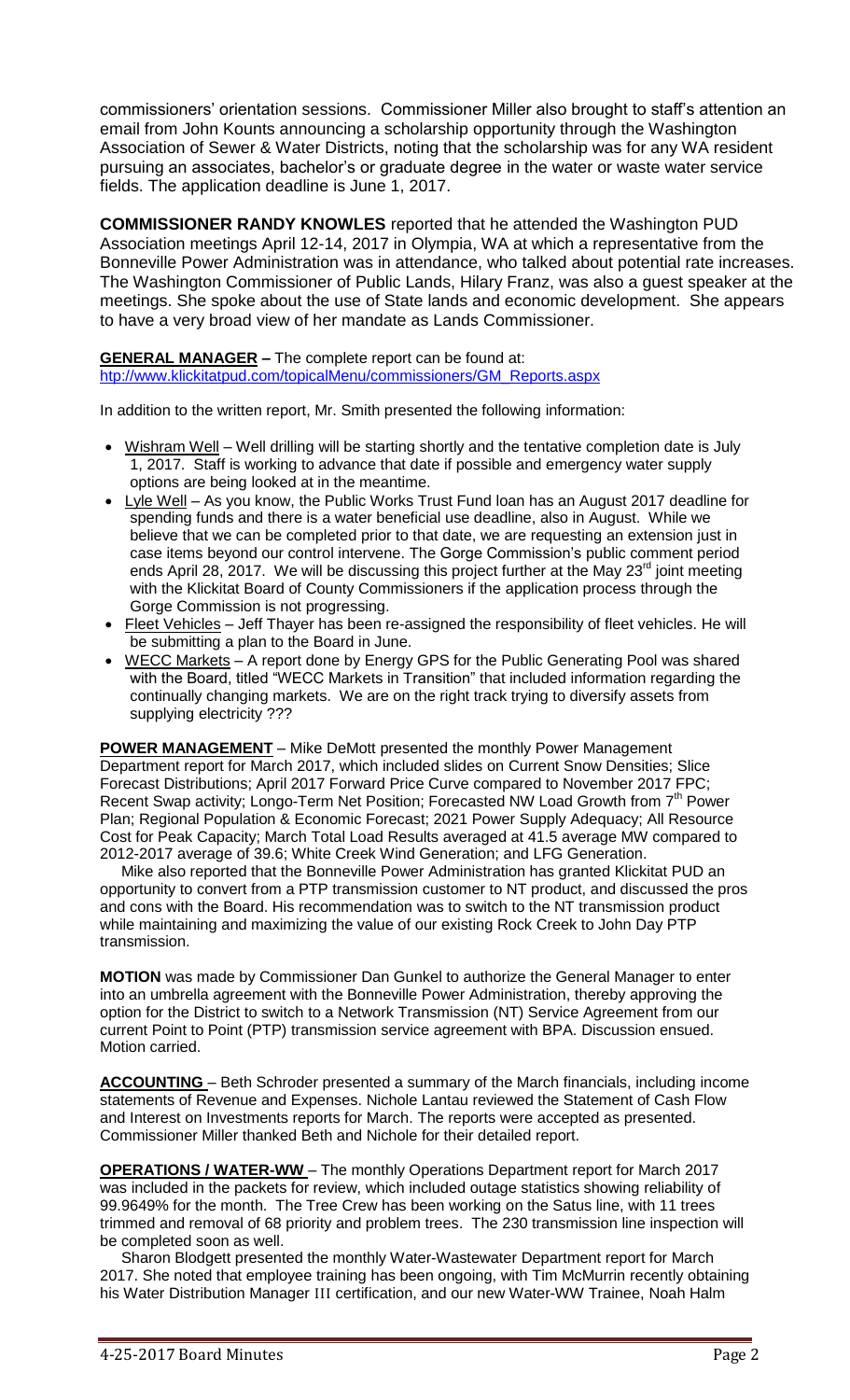will be taking his Water Distribution Manager test at the end of the week. Sharon reminded the commissioners and staff of the USDA funding workshop being held at Klickitat PUD on May 18, 2017, 10:00am-2:00pm at which all funding representatives will be in attendance. Anyone in the State who is seeking funding from USDA is being encouraged to attend and learn about their funding options.

 The Ponderosa Park water system will be the first system we will start mapping and adding to our GIS system which will be a very useful tool. All four lift stations at Wishram have been updated; the project came in within budget.

The reports were accepted as presented.

**ENGINEERING** – Ron Schultz presented the monthly Engineering Department report for March 2017. He noted that there will be a scheduled outage on June 10-11 to accommodate some work that Bonneville Power will be doing in the vicinity of the Spearfish substation. A second outage will take place to Lyle Tap switch June 16-17. The Bingen Substation work is going smoothly and should be completed next month. The engineering customer report from Mark Garner was also reviewed. Customer calls and appointments are increasing with the weather improving. We are still able to schedule customer work within 2 weeks in both ends of the county, but that may change depending on the weather.

The reports were accepted as presented.

# **AGENDA ITEMS**

- A. OLD HIGHWAY 8 FIRE MEDIATION REPORT -- The mediation process for the Old Highway 8 fire was held April 25, 2017. The fire occurred August 26, 2010, when winds snapped a green, co-dominant stemmed pine tree. One stem of the tree then fell into our lines. The fire suppression claim from DNR was for \$1.6 million and the litigation risk was estimated at \$3.4 million, including attorney's fees and accrued interest. The Attorney for our insurance carrier, PURMs, led the court-ordered mediation. PURMs' third party extended insurance coverage provider, AEGIS, was also involved. The parties reached a settlement of \$1.3 million and any and all claims will be dismissed with prejudice. This settlement payment will be made by PURMs and AEGIS. No action was required.
- B. PRE-QUALIFICATION OF CONTRACTORS **MOTION** was made by Commissioner Dan Gunkel to authorize the addition of the following contractors to KPUD's Small Works Roster for the 2017 calendar year, as they have met our qualification requirements.
	- Allyns Building Center of Goldendale
	- 493 Earthmovers of Bingen
	- Henry Kempton of White Salmon
	- Motion carried.
- C. RESOLUTION No. 1736 "Credit Card Authorization" **MOTION** was made by Commissioner Dan Gunkel to adopt Resolution No. 1736, thereby authorizing the issuance of credit cards for Leo Perth - Electric Operations Manager, and Jim Moss - Products and Services Analyst, to be used for Klickitat PUD business transactions only. Motion carried.
- D. DESIGNATION OF ENERGY NORTHWEST (ENW) PARTICIPANTS REVIEW BOARD (PRB) DELEGATE – **MOTION** was made by Commissioner Douglas Miller to nominate Commissioner Dan Gunkel to serve as the District's representative and voting delegate for Energy Northwest's PRB, and to nominate Commissioner Randy Knowles as an alternate and voting delegate at ENW's annual meeting on May 9, 2017 during North West Public Power Association's annual meeting. Motion carried.
- E. SET PUBLIC WATER-WW RATE HEARING **MOTION** was made by Commissioner Dan Gunkel to set a public hearing date for May 23, 2017 at 3:00pm for the purpose of reviewing, discussing, and adopting staff's proposed revisions to the water and wastewater rates for the systems owned and / or operated by the District. Motion carried.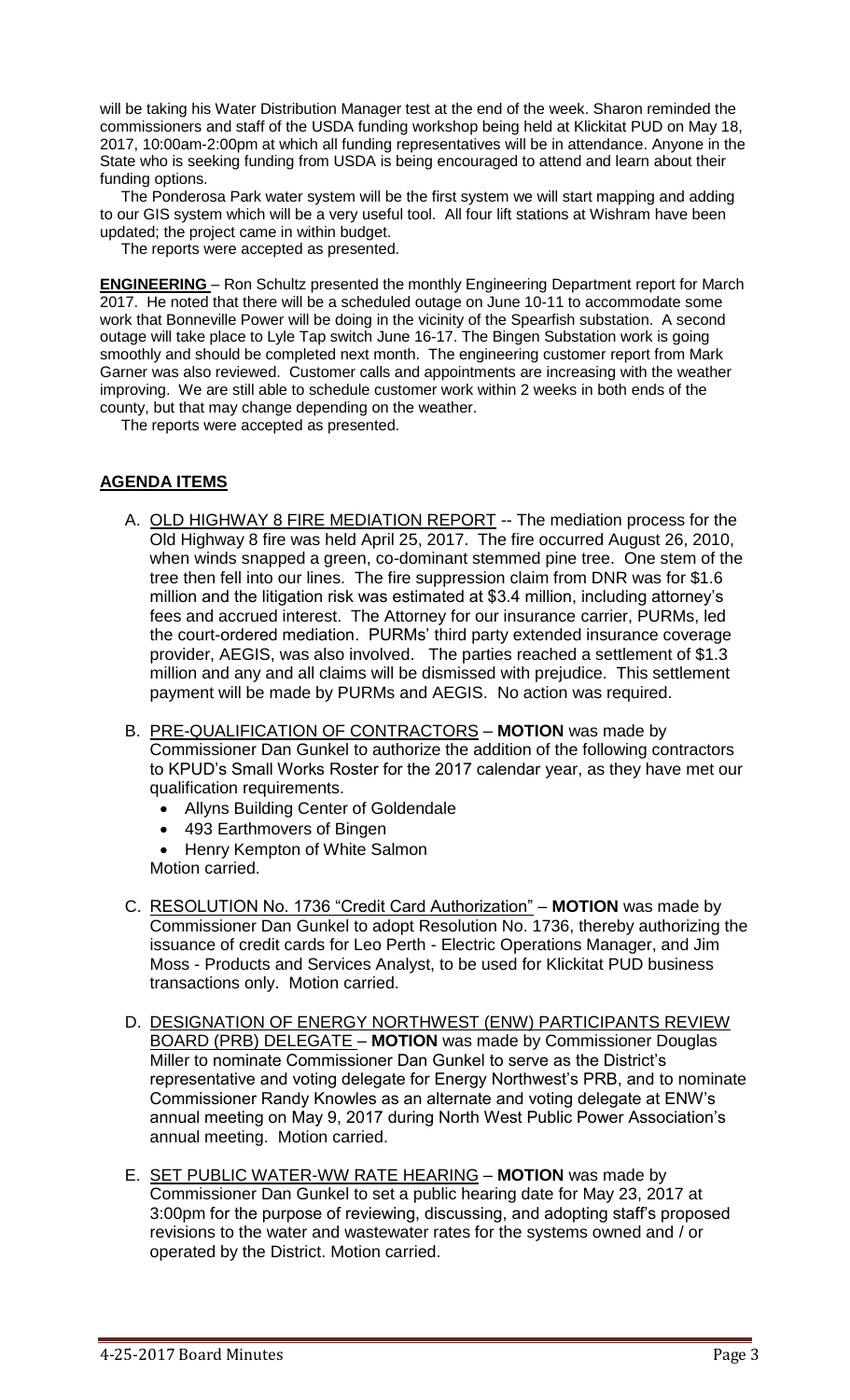- F. BID AWARD: Bingen Substation **MOTION** was made by Commissioner Douglas Miller to award the bid for the Bingen Substation Relay & Control Panel to Specialty Electrics in the amount of \$82,715.00 per staff's recommendation. Bids were opened on April 19, 2017 at 2:00pm as advertised. Motion carried.
- G. FINANCIAL OUTLOOK & RATE IMPACTS 2017 Mike DeMott presented an update on the financial outlook for 2017. Staff has completed a year-end forecast with actual revenue and expense figures through the end of the first quarter 2017. As a result of this work, staff is recommending that unless something unexpected changes significantly in the coming months, an electric rate increase not be implemented July  $1<sup>st</sup>$  of this year as previously indicated in the budget.

Following discussion, **MOTION** was made by Commissioner Dan Gunkel that based on staff's recommendation and financial data, the proposed 3% rate increase for July 2017 be hereby removed from the 2017 budget. Motion carried.

H. CONTRACTS & RESOLUTION Nos. 1737 & 1738 RE: "RENEWABLE NATURAL GAS (RNG) PROJECT" – Mike DeMott and Kevin Ricks noted that the final contracts from the off-taker are not yet received for the Board to consider for approval, which places the resolutions on hold at this time as well. The contract terms and conditions expected are substantially unchanged from the drafts reviewed with the Board on March 14, 2017. Resolution 1737, which is a resolution authorizing the issuance and sale of an electric system revenue bond not to exceed \$35 million was discussed. Resolution No. 1738, which is a resolution determining that the RNG project is exempt from competitive bidding requirements pursuant to R.C.W. 39.04.280 is also unchanged from first presentation to the Board on December 13, 2016.

**RECESS:** As the final contracts from BP/IGI were not yet received, President Knowles recessed the meeting at 3:50pm, noting that the meeting would reconvene on Thursday, April 27, 2017 at 3:00pm to discuss and consider the various renewable natural gas supply agreements with IGI Resources and British Petroleum (BP), Inc., as well as to consider adoption of Resolutions No. 1737 & 1738 in regard to the Renewable Natural Gas Project.

**RECONVENE**: President Knowles reconvened the meeting at 3:00pm, April 27, 2017. Discussion ensued regarding the RNG project in regard to resolutions required in order to authorize staff to move forward with contracts with BP/IGI Resources, financing and special equipment purchases. Following discussion it was the consensus of the Board to wait until April 28, 2017 when final contracts are expected from BP/IGI and to consider the execution and authorization of such, and to consider adoption of the bond and public bid law resolutions at that time.

**RECESS**: President Knowles recessed the meeting at 3:20pm, stating that the meeting would reconvene on Friday, April 28, 2017 at 9:00am to discuss and consider the various renewable natural gas supply agreements with BP/IGI Resources, Inc., as well as to consider adoption of Resolutions No. 1737 & 1738 in regard to the Renewable Natural Gas Project.

**RECONVENE**: President Knowles reconvened the meeting at 9:00am, April 28, 2017. Staff reported that the final contracts and resolutions have not been received from BP/IGI at this time. The recommendation of the Board is to recess so as to provide BP/IGI time to complete and execute the documents.

**RECESS**: President Knowles recessed the meeting at 9:14am, stating that the meeting would reconvene on Monday, May 1, 2017 at 9:00am to discuss and consider the various renewable natural gas supply agreements with BP/IGI Resources, Inc., as well as to consider adoption of Resolutions No. 1737 & 1738 in regard to the Renewable Natural Gas Project.